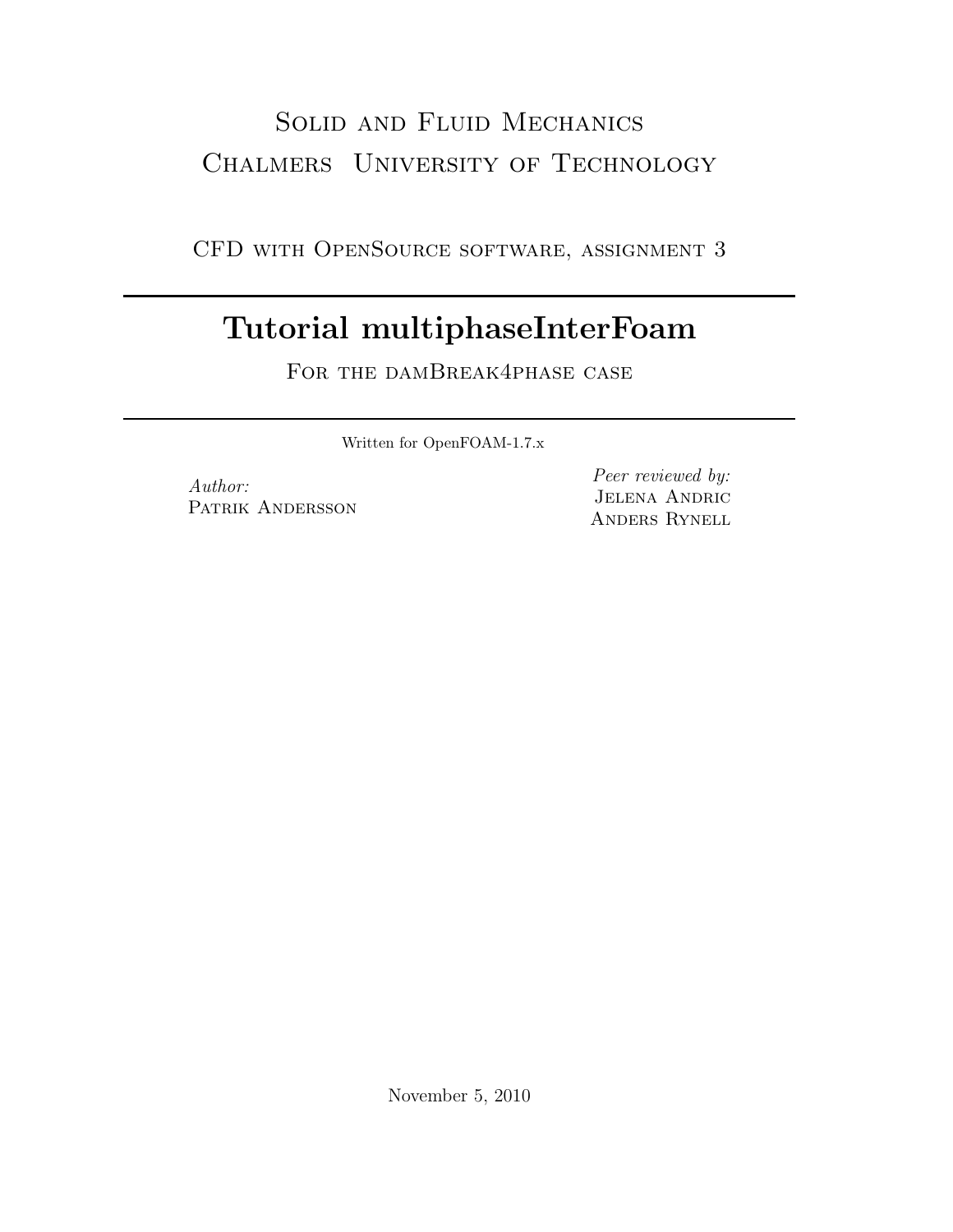# **Contents**

|  | 1 Tutorial multiphaseInterFoam |  |
|--|--------------------------------|--|
|  |                                |  |
|  |                                |  |
|  |                                |  |
|  |                                |  |
|  |                                |  |
|  |                                |  |
|  |                                |  |
|  |                                |  |
|  |                                |  |
|  |                                |  |
|  |                                |  |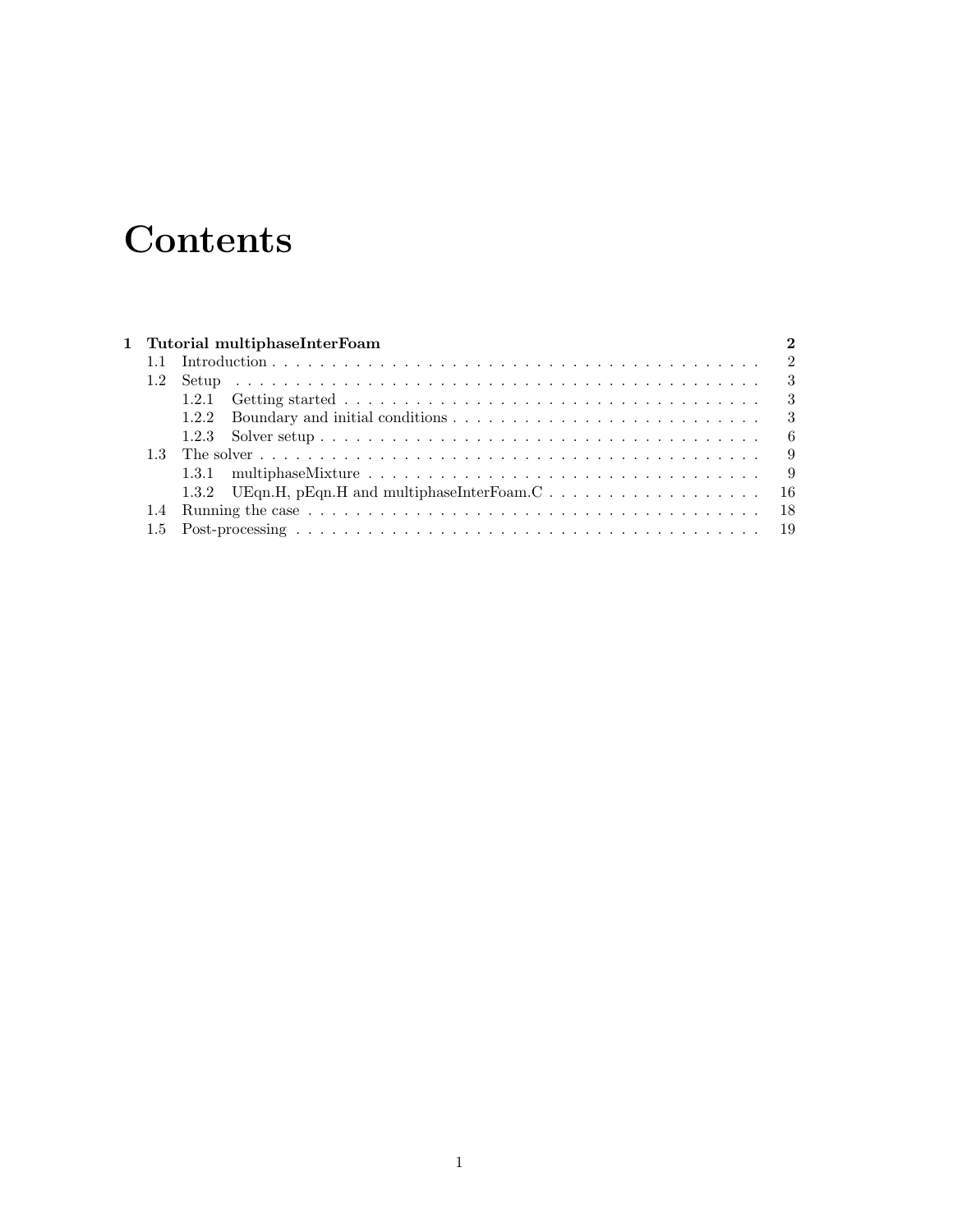## Chapter 1

## Tutorial multiphaseInterFoam

### 1.1 Introduction

This tutorial describes how to setup, run and post-process a case involving severeal incompressible phases. It also describes the solver used in detail. The multiphaseInterFoam (mpIF) case is setup as a simple 2D-block (with the standard one cell depth in z-direction), but with a small obstacle located at the bottom. The geometry consists of four blocks filled with newtonian phases of: water, oil, mercury and air (see Figure 1.1). All phases are initially located behind membranes which are then removed simultaniously at t=0 and the fluids collapse onto each other and the obstacle. This creates a complicated mixture of the four different phases where the interaction between the phases need to be interpolated and the contact angles calculated. The regular *interFoam* solver algorithm is based upon the volume of fluid method (VOF). VOF contains a specie transport equation which is used to determine the relative volume fraction of the phases or the phase fraction  $\alpha_n$  (interFoam can only handle two phases while mpIF can handle n number of phases). mpIF calculates a multiphase mixture via the multiphaseMixture script, which is derived from transportModel. The solver then calculates the physical properties of the phase as weighted averages based on  $\alpha_n$ . The phase fraction can take any value between 0 and 1. Therefore, the interface between the phases is never sharply defined. Still, the interface occupies the volume between phases.



Figure 1.1: Geometry for the damBreak4phase tutorial case.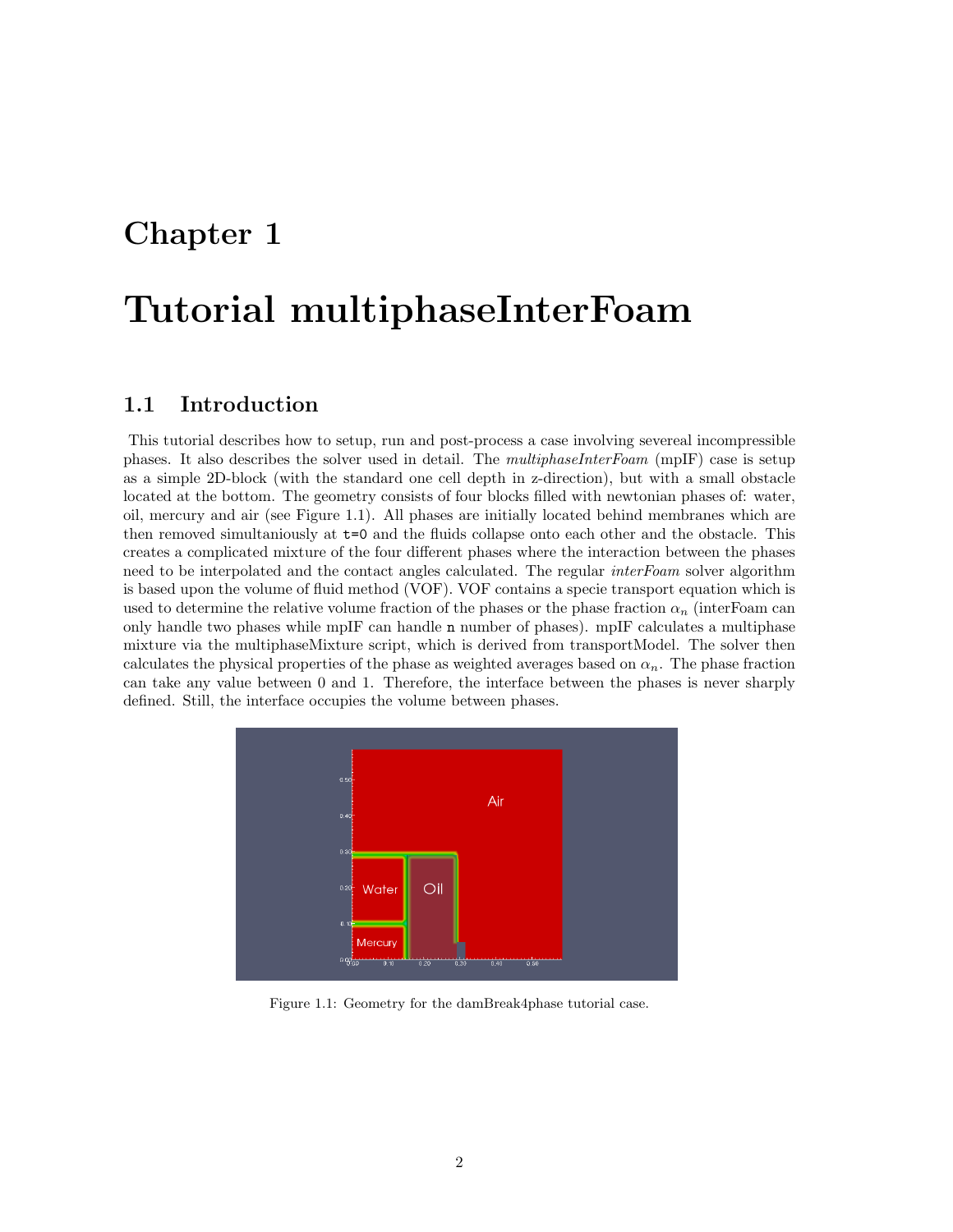### 1.2 Setup

This section will cover the steps needed to be taken before running the case. We need to copy it from the tutorial folder, create the mesh, set the fields and then move on to running the mpIF-solver. Furthermore this section will cover the case files, and how values that are input are used in the solver.

#### 1.2.1 Getting started

Copy the multiphaseInterFoam tutorial to the run directory (note that the placement of the case might differ between versions).

```
cp -r $FOAM_TUTORIALS/multiphase/multiphaseInterFoam/laminar/\
damBreak4phase $FOAM_RUN
cd $FOAM_RUN/damBreak4phase
```
The copied folder contains:

 $\sqrt{0}$  – alphaair alphamercury alphaoil alphas alphawater p\_rgh U

 $\sqrt{0.6\pi g}$  – backup of original files listed above

/constant – g motionProperties transportProperties turbulenceProperties

```
subfolder: /polyMesh – blockMeshDict
```
/system – controlDict decomposeParDict fvSchemes fvSolution setFieldsDict

#### 1.2.2 Boundary and initial conditions

Located in  $\sqrt{0}$  are all the intial conditions for the different phases and a file called *phases*, which combines all of the phases so that they can be easier shown at the same time when post-processing in paraFoam. For example we can take a look at the reference phase air in alphaair.

```
leftWall
{
   type alphaContactAngle;
   thetaProperties
    (
       ( water air ) 90 0 0 0
       ( oil air ) 90 0 0 0
       ( mercury air ) 90 0 0 0
       ( water oil ) 90 0 0 0
       ( water mercury ) 90 0 0 0
       ( oil mercury ) 90 0 0 0
   );
   value uniform 0;
```

```
}
```
The static contact angle is set to 90 degrees for all the combinations of mixture, at the left wall. The same goes for the other walls. The top boundary is open and set as an atmosphere and has no set contact angle since the fluids should never come in contact with this region. Setting the static contact angle to 90 degrees is a way of avoiding to use the surface tension force between the wall and the fluid. This means that, if  $\hat{n}$  denotes the normal to the interface at the wall as:

$$
\hat{n} = n_w \cos(\theta_{eq}) - n_t \sin(\theta_{eq}) \tag{1.1}
$$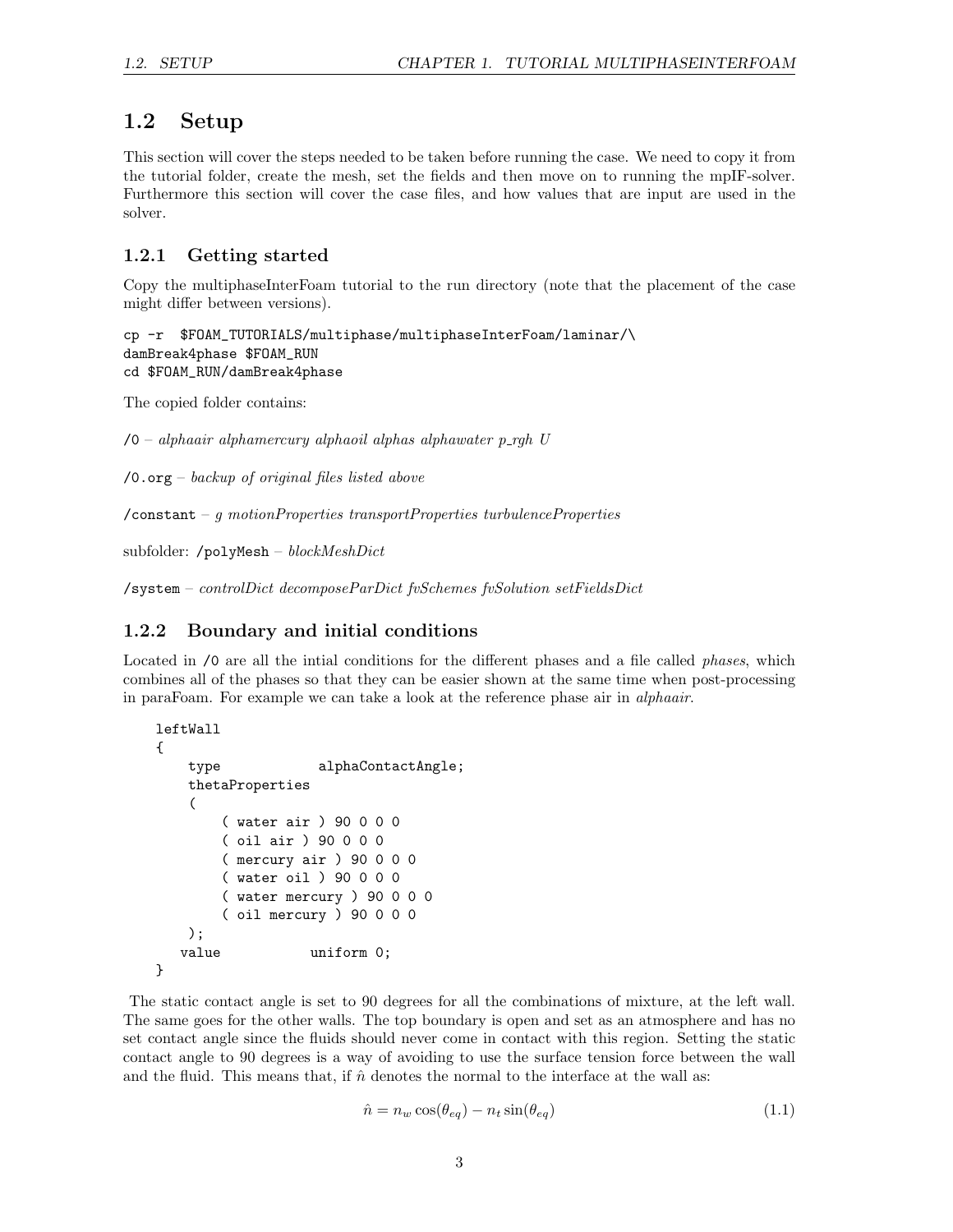$\theta_{eq}$  is the static contact angle set to 90 degrees,  $n_w$  the unit normal vector to the wall pointing towards the wall and  $n_t$  the unit vector tangential to the wall pointing towards the liquid. Then the interface of the liquid is in fact normal to the wall. If  $\theta_{eq}$  would be less than 90 degrees then this indicates that the fluid wets the wall [1, p.17].

The folder *constant* contains, as described in section 1.2.1, the subfolder *polyMesh* with the dictionaryfile, blockMeshDict, and other files needed for blockMesh. The meshing will not be discussed in this tutorial since it does not differ from what have already been covered in the *interFoam* - damBreaktutorial. Furthermore, constant contains the initial conditions for g (the gravitation). This is then read by the solver when creating the fields in the latter part of *createFields.H* (which can be viewed by typing: gedit \$FOAM\_APP/solvers/multiphase/multiphaseInterFoam/createFields.H):

```
#include "readGravitationalAcceleration.H"
/*
dimensionedVector g0(g);
// Read the data file and initialise the interpolation table
interpolationTable<vector> timeSeriesAcceleration
(
    runTime.path()/runTime.caseConstant()/"acceleration.dat"
);
*/
Info<< "Calculating field g.h\n" << endl;
volScalarField gh("gh", g & mesh.C());
surfaceScalarField ghf("ghf", g & mesh.Cf());
```
Prior to this, createFields.H, has read and set fields for  $p\$ gh, U, rho  $(\rho)$ , and phi  $(\phi)$ , which is the relative face-flux field. These fields need to be set, so that the solver solve for them, and weight them with the cell value.

#### Properties

Furthermore, *constant* contains the three property-files *motion-*, *transport-* and *turbulenceProperties.* motionProperties describes what type of motion the mesh should have. In this tutorial the mesh has no movement so staticFvMesh is used. In *transportProperties* the dynamic laminar viscosity, mu  $(\mu)$ , and the density, rho, are set for the different phases. Since they are all newtonian fluids, we set the transport model for them to be Newtonian.

```
phases
(
     water
     {
         transportModel Newtonian;
         nu nu [ 0 2 -1 0 0 0 0 ] 1e-06;
         rho rho [ 1 -3 0 0 0 0 0 ] 1000;
     }
     oil
     {
         transportModel Newtonian;
         nu nu [ 0 2 -1 0 0 0 0 ] 1e-06;
         rho rho [ 1 -3 0 0 0 0 0 ] 500;
```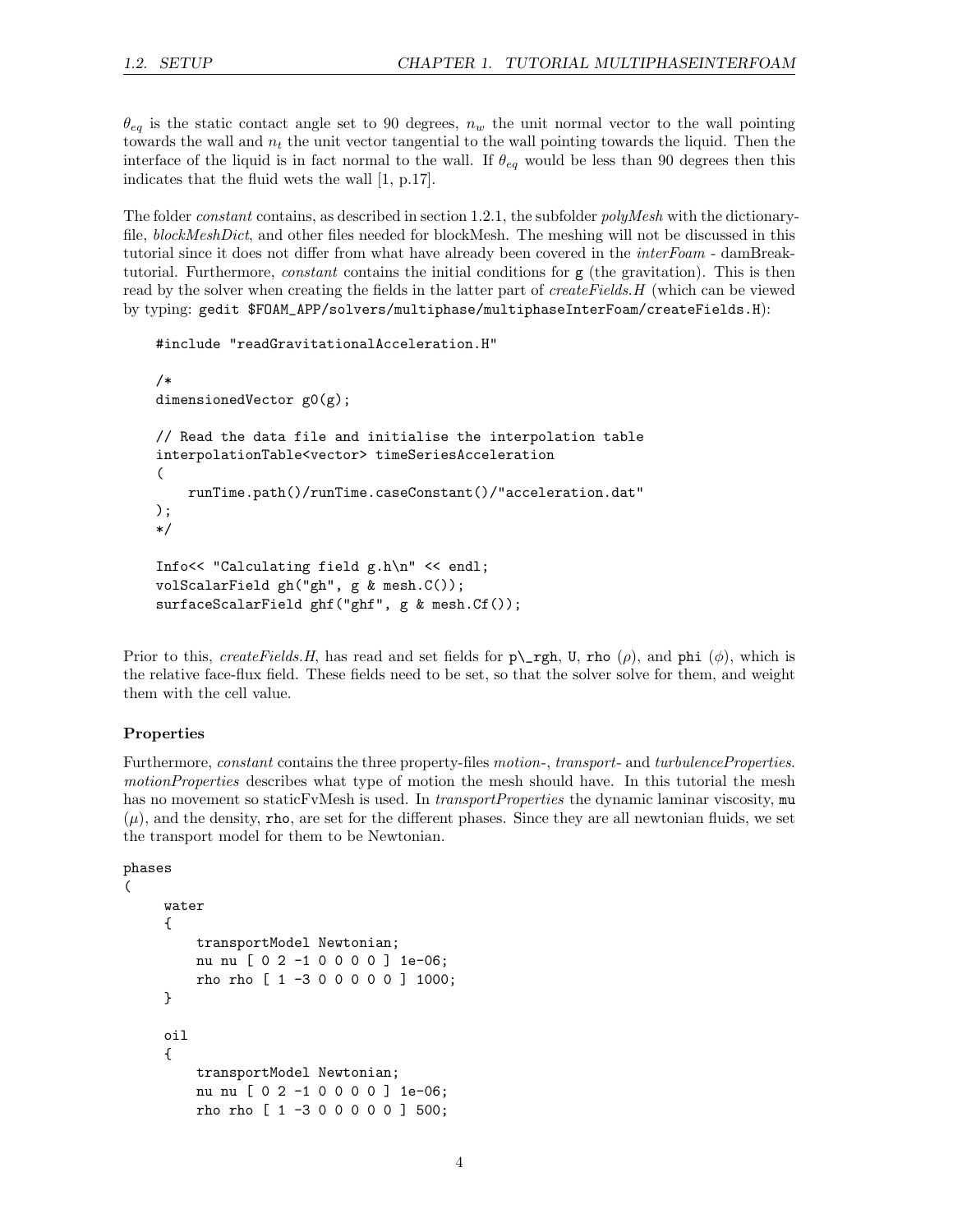```
}
     mercury
     {
         transportModel Newtonian;
         nu nu [ 0 2 -1 0 0 0 0 ] 1.125e-07;
         rho rho [ 1 -3 0 0 0 0 0 ] 13529;
     }
     air
     {
         transportModel Newtonian;
         nu nu [ 0 2 -1 0 0 0 0 ] 1.48e-05;
         rho rho [ 1 -3 0 0 0 0 0 ] 1;
     }
);
```
To be able to solve the multiphase problem a reference phase is needed. Here, the air has been chosen, and is derived from the other phases such that they sum up to one. This due to the multi phase method, volume of fraction, being used (previously mentioned in Section 1.1).

#### refPhase air;

transportProperties is also used for setting the surface tension for the fluids. It is set to be the same for all the phases,  $\sigma = 0.07N/m$ 

sigmas

```
(
    (air water) 0.07
    (air oil) 0.07
    (air mercury) 0.07
    (water oil) 0.07
    (water mercury) 0.07
    (oil mercury) 0.07
);
```
In turbulenceProperties we set what kind of flow that is going to be solved for. In this case its sufficent to solve for laminar flow. Though, we have the option to choose between three different models (see Table 1.1 below). Both *LESModel* and *RASModel* consist of several subcategories of models. RAS

| Simulation type |                         |
|-----------------|-------------------------|
| <i>LESModel</i> | Large eddie simulation  |
| RASModel        | Reynolds average stress |
| laminar         | Plain laminar flow      |

|  |  | Table 1.1: Possible simulation types |  |  |  |
|--|--|--------------------------------------|--|--|--|
|--|--|--------------------------------------|--|--|--|

is split into two categories, those for incompressible and those for compressible. LES is divided into: "Isochoric LES turbulence models" and "Anisochoric LES turbulence models" (Isochoric = constant volume). If one is to use any of these models we would need to, as previously mentioned, specify them in *turbulenceProperties*, but also create a file in *constant*. For example if we would like to use LESModel, then create the file LESProperties and in this file specify which LES model that is to be used, followed by specification for all the needed variables for that specific model.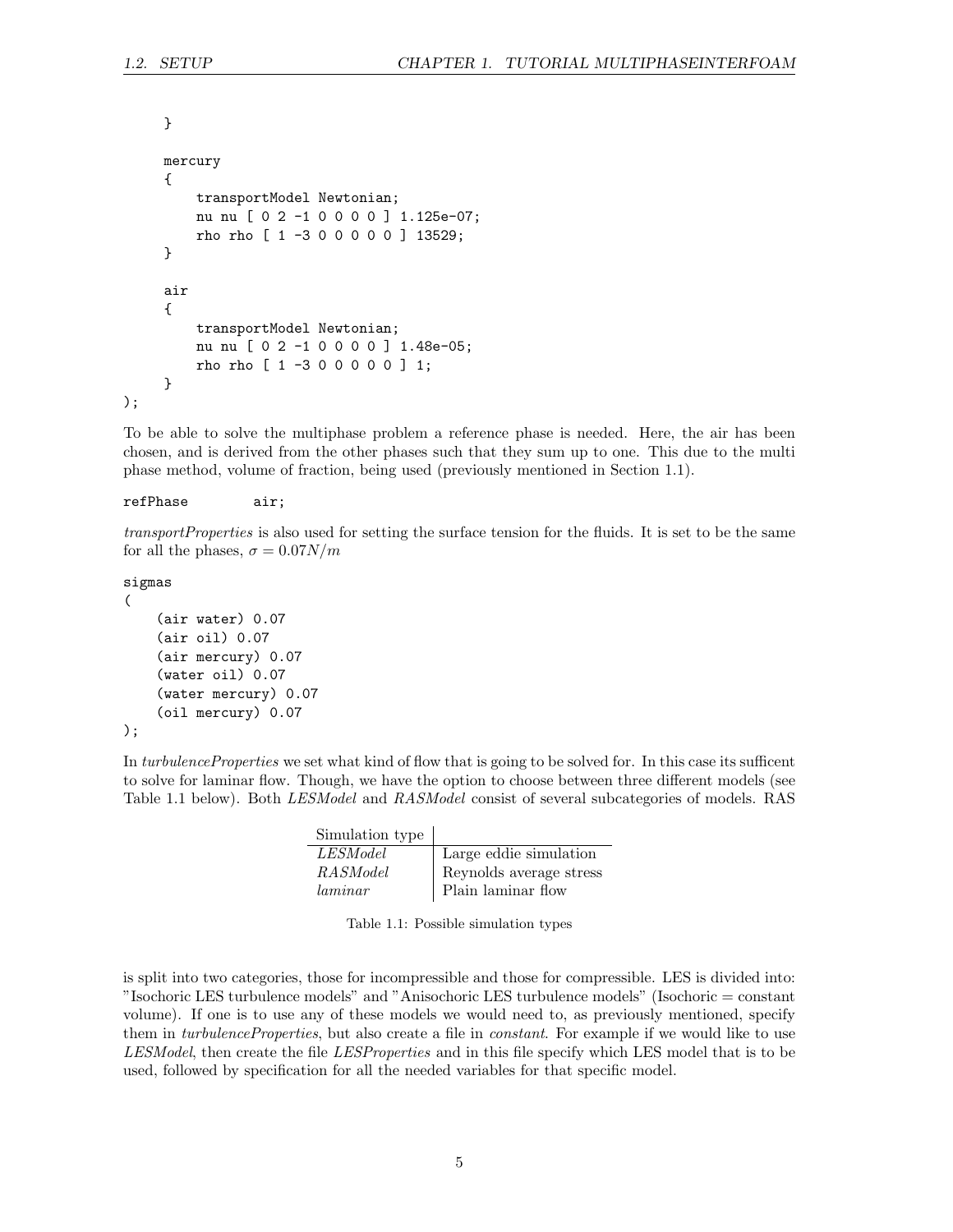#### 1.2.3 Solver setup

This section will cover the needed setup conditions for our *multiphaseInterFoam-solver*. In *system* it is specified where the fields of different phases are to be set, also specify what kind of discretisation schemes that are to be used in the solver. In *setFieldsDict* we see the positioning of the phases.

```
defaultFieldValues
(
    volScalarFieldValue alphaair 1
    volScalarFieldValue alphawater 0
    volScalarFieldValue alphaoil 0
    volScalarFieldValue alphamercury 0
    volVectorFieldValue U ( 0 0 0 )
);
regions
(
    boxToCell
    {
        box ( 0 0 -1 ) ( 0.1461 0.292 1 );
        fieldValues
        (
            volScalarFieldValue alphawater 1
            volScalarFieldValue alphaoil 0
            volScalarFieldValue alphamercury 0
            volScalarFieldValue alphaair 0
        );
    }
    boxToCell
    {
        box ( 0.1461 0 -1 ) ( 0.2922 0.292 1 );
        fieldValues
        (
            volScalarFieldValue alphawater 0
            volScalarFieldValue alphaoil 1
            volScalarFieldValue alphamercury 0
            volScalarFieldValue alphaair 0
        );
    }
    boxToCell
    {
        box ( 0 0 -1 ) ( 0.1461 0.1 1 );
        fieldValues
        (
            volScalarFieldValue alphawater 0
            volScalarFieldValue alphaoil 0
            volScalarFieldValue alphamercury 1
            volScalarFieldValue alphaair 0
        );
    }
);
```
The reference phase, air, is set to occupy the whole domain, whereas the other phases occupy the lower left corner, as seen in Figure 1.1. In those boxes, air is set to zero. The new phase is then given the cell value one so that it is now the only fluid in those cells. In fvSchemes we set so that we use Euler scheme (first order, bounded, implicit) as default for our descretization in time.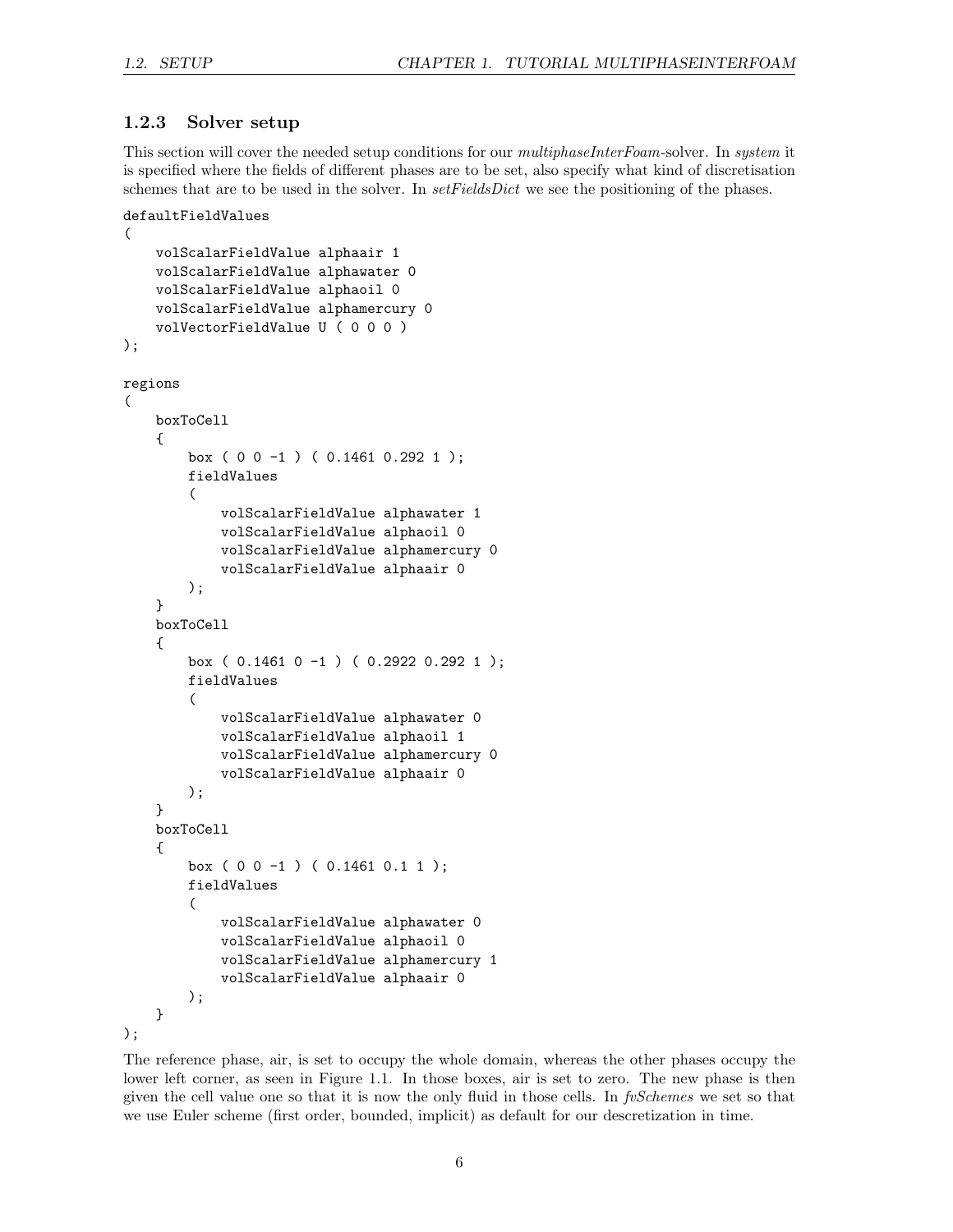ddtSchemes

```
{
  default Euler;
}
```
For gradSchemes (the gradient  $\nabla$ ) Gauss linear scheme is set as default and to be used for U and gamma.

```
gradSchemes
{
   default Gauss linear;
   grad(U) Gauss linear;
   grad(gamma) Gauss linear;
}
```
For the divergence schemes there is no default setting, instead we specify for each variable which scheme needs to be used. For the divergence of rho\*phi and U a Gauss Upwind scheme (upwind differencing) is used. For the  $div(\frac{\phi}{\phi}, \alpha)$  Gauss vanLeer scheme is used and for div(\$\phi\_{rb}\$,\$\alpha\$) we use Gauss interfaceCompression.

```
divSchemes
{
    div(rho*phi,U) Gauss upwind;
    div(phi,alpha) Gauss vanLeer;
    div(phirb,alpha) Gauss interfaceCompression;
}
```
For the laplacian  $(\nabla^2)$  Gauss linear corrected scheme is used, where "corrected" means that it is numerically unbounded, second order and conservative.

```
laplacianSchemes
{
   default Gauss linear corrected;
}
interpolationSchemes
{
   default linear;
}
snGradSchemes
{
   default corrected;
}
```
Fields for which the flux is needed, that is pcorr,  $p$ <sub>rgh</sub> and alpha for the different phases.

```
fluxRequired
{
   default no;
   pcorr;
   p_rgh;
   "alpha.*";
```
In fvSolution where the equation solvers, algorithms and tolerances are set, we have the following setup: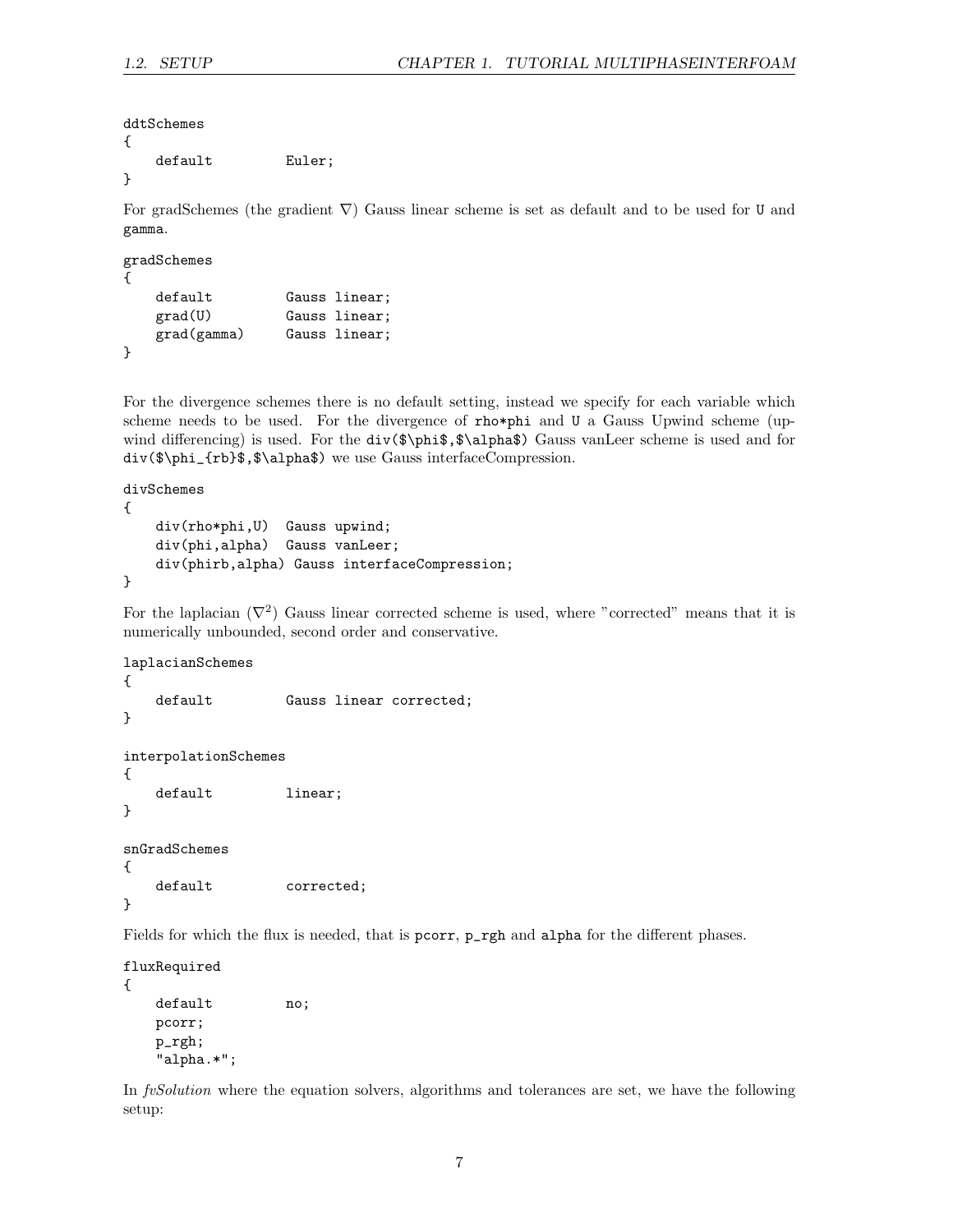```
solvers
{
   pcorr
   {
      solver PCG;
      preconditioner
      {
          preconditioner GAMG;<br>tolerance 1e-05;
          tolerance
          relTol 0;
          smoother GaussSeidel;
          nPreSweeps 0;
          nPostSweeps 2;
          nBottomSweeps 2;
          cacheAgglomeration off;
          nCellsInCoarsestLevel 10;
          agglomerator faceAreaPair;
          mergeLevels 2;
      }
      tolerance 1e-05;
      relTol 0;
      maxIter 100;
   }
   p_rgh
   {
      solver GAMG;
      tolerance 1e-07;
      relTol 0.05;
      smoother GaussSeidel;
      nPreSweeps 0;
      nPostSweeps 2;
      nFinestSweeps 2;
      cacheAgglomeration on;
      nCellsInCoarsestLevel 10;
      agglomerator faceAreaPair;
      mergeLevels 1;
   }
   p_rghFinal
   {
      solver PCG;
      preconditioner
      {
          preconditioner GAMG;
          tolerance 1e-07;
          relTol 0;
          nVcycles 2;
          smoother GaussSeidel;
          nPreSweeps 0;
          nPostSweeps 2;
          nFinestSweeps 2;
          cacheAgglomeration on;
          nCellsInCoarsestLevel 10;
```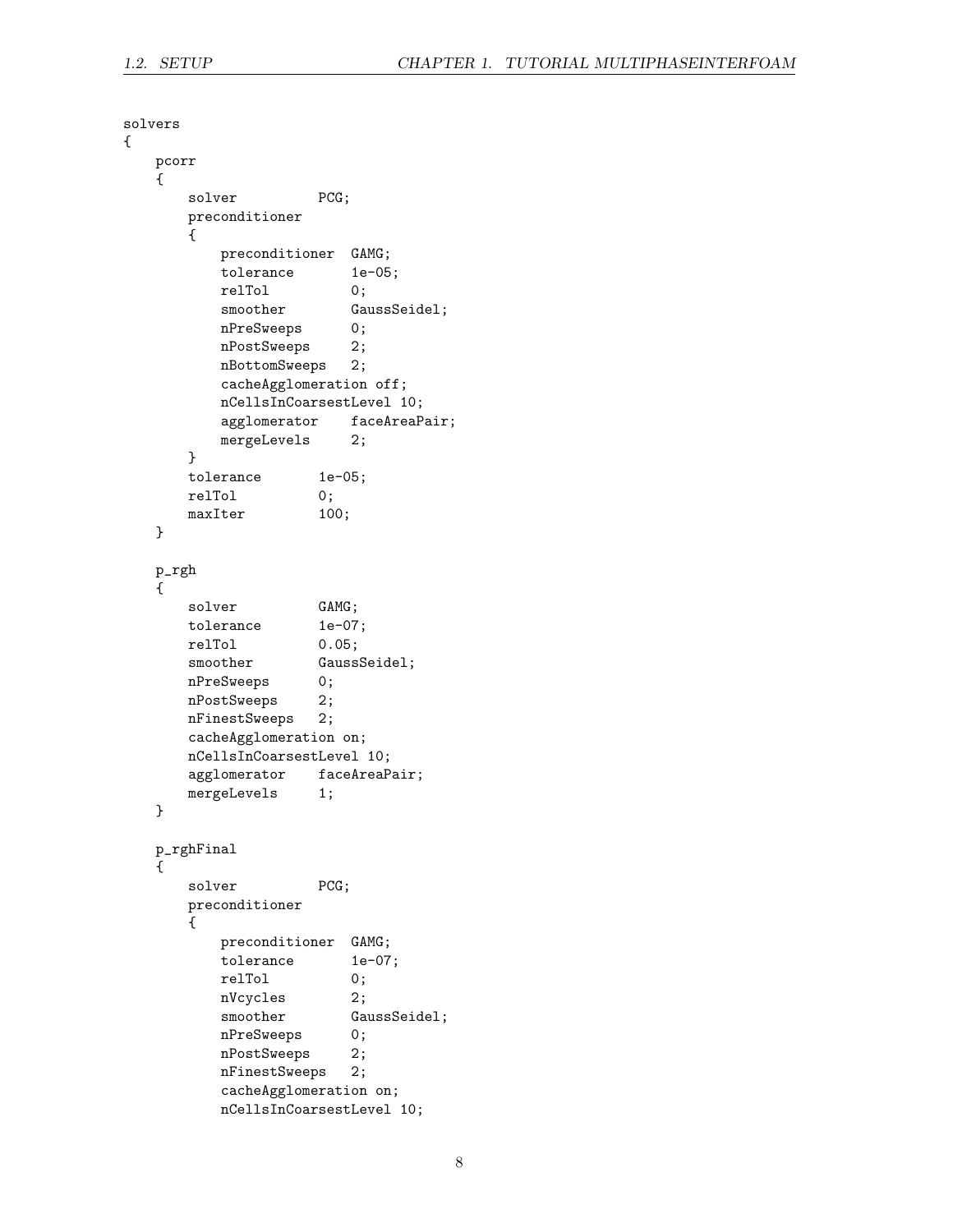```
agglomerator faceAreaPair;
          mergeLevels 1;
       }
       tolerance 1e-07;
       relTol 0;
       maxIter 20;
   }
   "(U|alpha)"
   {
       solver smoothSolver;
       smoother GaussSeidel;
       tolerance 1e-08;
       relTol 0;
       nSweeps 1;
   }
}
PISO
{
   nCorrectors 4;
   nNonOrthogonalCorrectors 0;
   nAlphaCorr 4;
   nAlphaSubCycles 4;
   cycleAlpha yes;<br>cAlpha 2;
   cAlpha
}
relaxationFactors
{
   U 1;
}
```
The GAMG-solver is an abbrevation for "Generalised geometric-algebraic multi-grid". This is a fast method since it, in rough terms, first solves for the user-specified coarse grid and then refines it in stages (more info availiable in the OpenFoam-userguide [2]). It is in this case used as solver for p\_rgh. It is also used as a preconditioner for p\_corr and p\_rghFinal. p\_corr and p\_rghFinal both uses PCG as solver method (where PCG is a linear solver for symmetric matrices). U|alpha, which is the velocity field for the diferrent faces, is solved by using *smoothSolver*, where *GaussSeidel* is chosen as a smoother. For further explanation of the solver settings please read Chapter 4.5 "Solution and algorithm control" in the above mentioned userguide.

### 1.3 The solver

This section will cover a more detailed of the solver code for multiphaseInterFoam. We will now take a closer look at some of the files relevant for the actual solver: multiphaseInterFoam.C, multiphaseMixture.H, multiphaseMixture.C, UEqn.H, PEqn.C, phases.C, and phases.H

#### 1.3.1 multiphaseMixture

Now it makes sense to start with the multiphaseMixture files, which is where the weighting by alpha and the contact-angle comes into play. The description in the multiphaseMixture.H states that: "Incompressible multi-phase mixture with built in solution for the phase fractions with interface compression for interface-capturing. Derived from transportModel it can be used in conjunction with the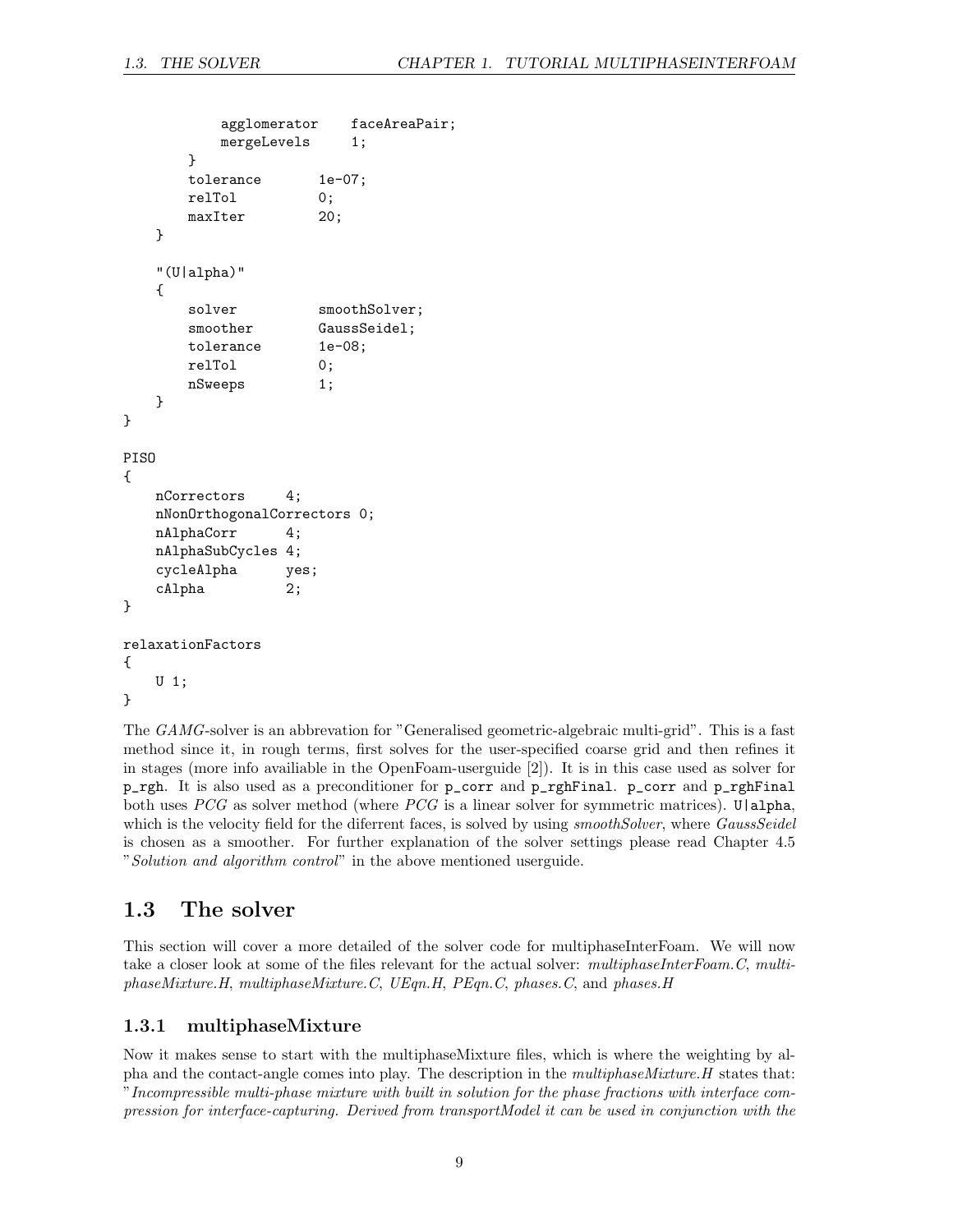incompressible turbulence models. Surface tension and contact-angle is handled for the interface between each phase-pair."

As mentioned in Section 1.2.2 the user is free to choose turbulence model which the description here clearly states. The surface tension and contact-angle will be discussed and explained further down in this section.

The phases are first handled in the files  $phase.C$  and  $phase.H$  located in the multiphaseMixture folder. Here the description states that: *Single incompressible phase derived from the phase-fraction*. Used as part of the multiPhaseMixture for interface-capturing multi-phase simulations

In other words, one phase is read at the time, and its viscosity-model for nu  $(\nu$  the kinematic laminar viscosity) and rho,  $\rho$ . This was previously discussed when reviewing the case-folders. Also, the code is here define the phase its initial volVectorField for U and surfaceScalarField for phi. In multiphaseMixture.H the code intitially sets the selected transport model and then moves forward by defining interfacePairs for the mixture of phases. This can be seen in the Constructor and the Friend Operator part of the code, listed below.

(gedit \$FOAM\_SOLVERS/multiphase/multiphaseInterFoam/multiphaseMixture/multiphaseMixture.H)

```
// Constructors
```
};

```
interfacePair()
{}
interfacePair(const word& alpha1Name, const word& alpha2Name)
:
    Pair<word>(alpha1Name, alpha2Name)
{}
interfacePair(const phase& alpha1, const phase& alpha2)
:
    Pair<word>(alpha1.name(), alpha2.name())
{}
```
// Friend Operators

```
friend bool operator==
(
    const interfacePair& a,
    const interfacePair& b
)
{
    return
    (
        ((a.first() == b.first()) & (a.second() == b.second())|| ((a.first() == b.ssecond()) \& (a.ssecond() == b.first()));
}
friend bool operator!=
(
    const interfacePair& a,
    const interfacePair& b
)
{
    return (l(a == b));
}
```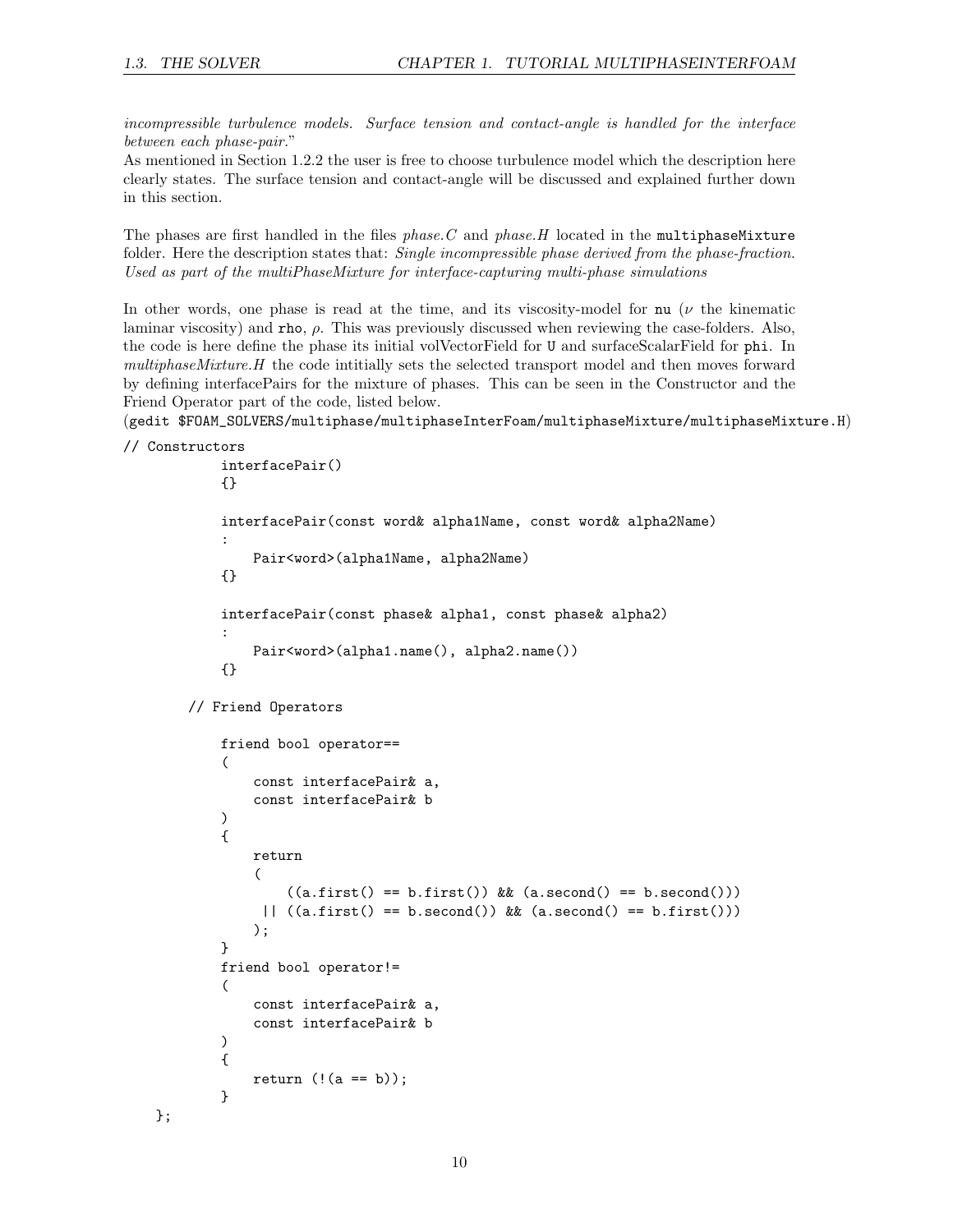In the "Friend Operators"-part it is seen that different combinations/scenarios of interface-pairs are written. In the first case the two pairs, a and b, are the same. Then after the or (||) statement we see that the pairing is switched, but still containing the same pair of alphas. In the last scenario they are not equal. Furthermore, the *multiphaseMixture.H* code defines member data and corresponding member functions such as those seen in Table 1.2 below.

| Private data terms               |                                                                                                    |
|----------------------------------|----------------------------------------------------------------------------------------------------|
| refPhase                         | The phase chosen as reference                                                                      |
| rhoPhi                           | The volumetric flux                                                                                |
| sigmatable, $\sigma$             | The stresses for the interface pair                                                                |
| deltaN                           | Stabilisation for the normalisation of the interface normal                                        |
| $alpha Table, \alpha$            | Phase-fraction field table for multivariate discretization                                         |
|                                  | from multivariateSurfaceInterpolationScheme                                                        |
|                                  |                                                                                                    |
| Member functions                 | Returns the:                                                                                       |
| phases                           | phases                                                                                             |
| U                                | velocity                                                                                           |
| phi, $\phi$ , rhophi, $\rho\phi$ | volumetric flux                                                                                    |
| $rho, \rho$                      | mixture density                                                                                    |
| $mu, \mu$                        | dynamic laminar viscosity                                                                          |
| muf, $\mu_f$                     | face-interpolated dynamic laminar viscosity                                                        |
| $nu, \nu$                        | kinematic laminar viscosity                                                                        |
| nuf, $\nu_f$                     | face-interpolated kinematic laminar viscosity                                                      |
| nearInterface                    | Indicator of the proximity of the interface-field, values are 1 near and 0 away from the interface |
| solve                            | Solve for the mixture phase-fractions                                                              |
| correct                          | Correct the mixture properties                                                                     |
| read                             | Read base transportProperties dictionary                                                           |
|                                  |                                                                                                    |

Table 1.2: multiphaseMixture.H

#### multiphaseMixture.C

To view type:

gedit \$FOAM\_SOLVERS/multiphase/multiphaseInterFoam/multiphaseMixture/multiphaseMixture.C In the solve part of multiphase Mixture. C we have the iteration loops for  $\rho$ ,  $\mu$ ,  $\mu_f$ . There are also loops for v, which is  $\frac{\mu}{\rho}$ , and one loop for the face interpolated  $\nu_f$ . The loop for the *surfacetensionforce* (refered to as stf in the code) is a bit more extensive, here  $\sigma$  for the *interfacepair* and an interpolation is performed between the two phases. The surface tension force is defined as:

$$
F_s = \sigma \left( \nabla \cdot \left( \frac{\nabla \alpha}{|\nabla \alpha|} \right) \right) (\nabla \alpha) \tag{1.2}
$$

where

 $\nabla \alpha$  = n, the vector normal to the interface  $\sigma$  = surface tension coefficient

In the code this is represented by:

```
stf += dimensionedScalar("sigma", dimSigma_, sigma())
   *fvc::interpolate(K(alpha1, alpha2))*
    (
        fvc::interpolate(alpha2)*fvc::snGrad(alpha1)
```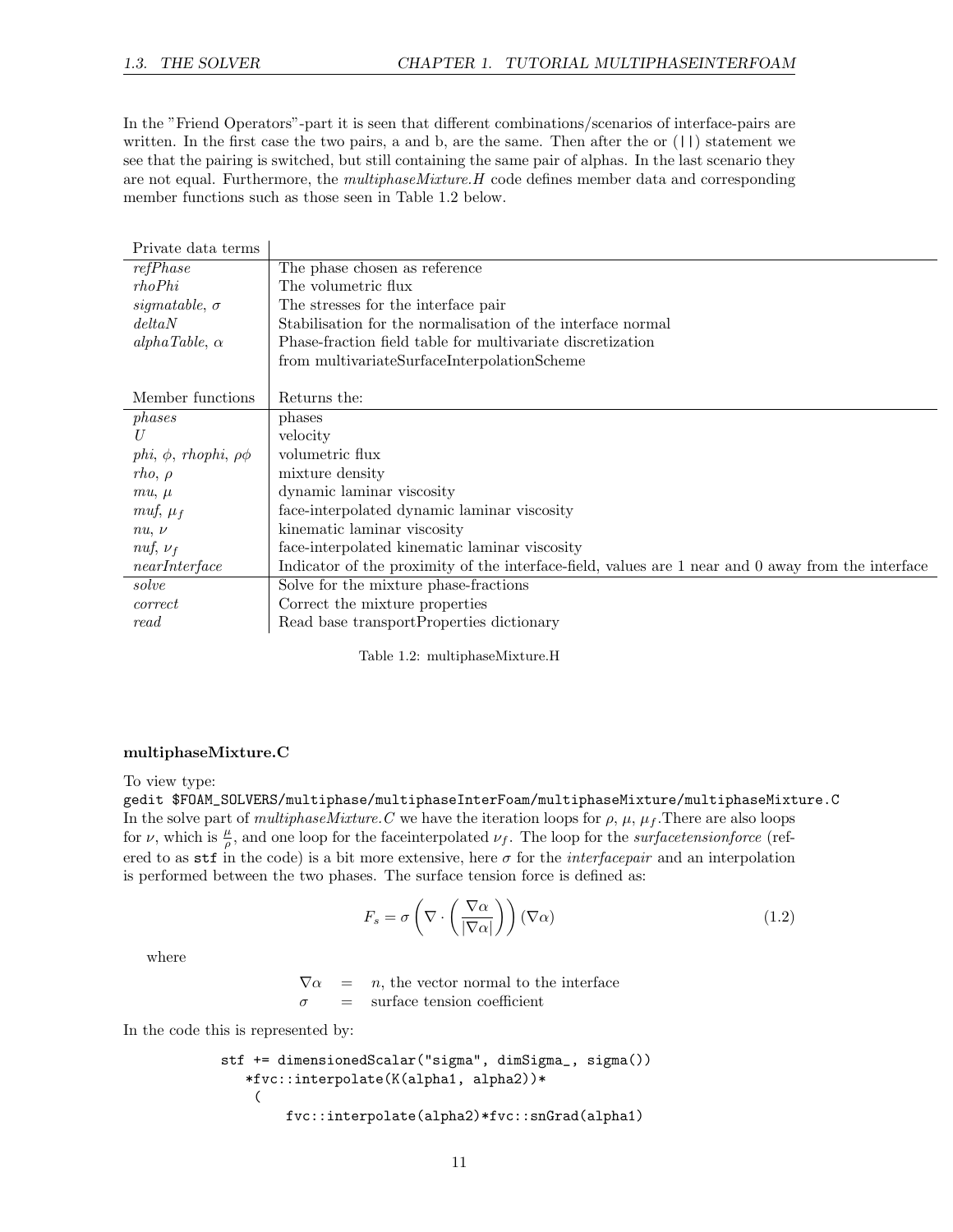where the curvature:

- fvc::interpolate(alpha1)\*fvc::snGrad(alpha2) );

$$
K(\text{alpha1}, \text{alpha2}) = -\nabla \cdot \left(\frac{\nabla \alpha}{|\nabla \alpha|}\right) \tag{1.3}
$$

and sigma:

dimensionedScalar("sigma", dimSigma\_, sigma()) =  $\sigma$  (1.4)

and the last part within the paranthesis represent  $\nabla \alpha$ .

Moving on we have the Piso-loops for alpha in the code (see Table 1.3 below). Compared to the two-phase case for *interFoam* we now have a different setup. For example, there are four subcycles for each alpha, this gives that alpha is solved in one fourth length of the time-step.

| Piso-loops      | fySolution settings Description |                                                                               |
|-----------------|---------------------------------|-------------------------------------------------------------------------------|
| nAlphaSubCycles | 4                               | Number of subcycles for $\alpha_n$ for each timestep                          |
| nAlphaCorr      |                                 | Number of correction for $\alpha$ , to improve quality of                     |
|                 |                                 | solution via fixed point iteration                                            |
| cycleAlpha      | yes                             | Cycling of alpha turned on                                                    |
| cAlpha          | 2                               | Compression of the interface, above one equals to enhanced compression of the |

Table 1.3: Piso-loops in multiphaseMixture.C

#### Contact angle

A large and interesting section in multiphaseMixture.C is the correction for the boundary condition. Done on the unit normal nHat on walls, in order to produce a correct contact angle here. The dynamic contact angle is calculated by using the component of the velocity U on the direction of the interface, parallell to the wall. Before going in to this we need to take a quick look at the definitions of the angles in alphaContactAngleFvPatchScalarField.C.

| class interfaceThetaProps |                           |                                      |
|---------------------------|---------------------------|--------------------------------------|
| theta                     | $\theta_0$ ( $\theta_C$ ) | Equilibrium contact angle            |
| $u$ Theta                 | $u_{\theta}$              | Dynamic contact angle velocity scale |
| thetaA                    | $\theta_A$                | Limiting advancing contact angle     |
| theta                     | $\theta_R$                | Limiting receeding contact angle     |

Table 1.4: Angles

In Figure 1.2 [3] above, we see the contact angle of a droplet which will represent our phase.  $\gamma_{SL}$ denotes the solid liquid energy,  $\gamma_{SG}$  the solid vapor energy and  $\gamma_{LG}$  the liquid vapor energy, i.e. the surface tension. This is governed by Youngs equation (1.5) which will be satisfied at equilibrium.

$$
0 = \gamma_{SG} - \gamma_{SL} - \gamma_{LG} \cos(\theta_C) \tag{1.5}
$$

The angle  $\theta_C$  is dependent on the highest (advancing) contact angle  $\theta_A$  and the lowest (receding) contact angle  $\theta_R$ , written as:

$$
\theta_C = \arccos\left(\frac{r_A \cos(\theta_A) + r_R \cos(\theta_R)}{r_A + r_R}\right) \tag{1.6}
$$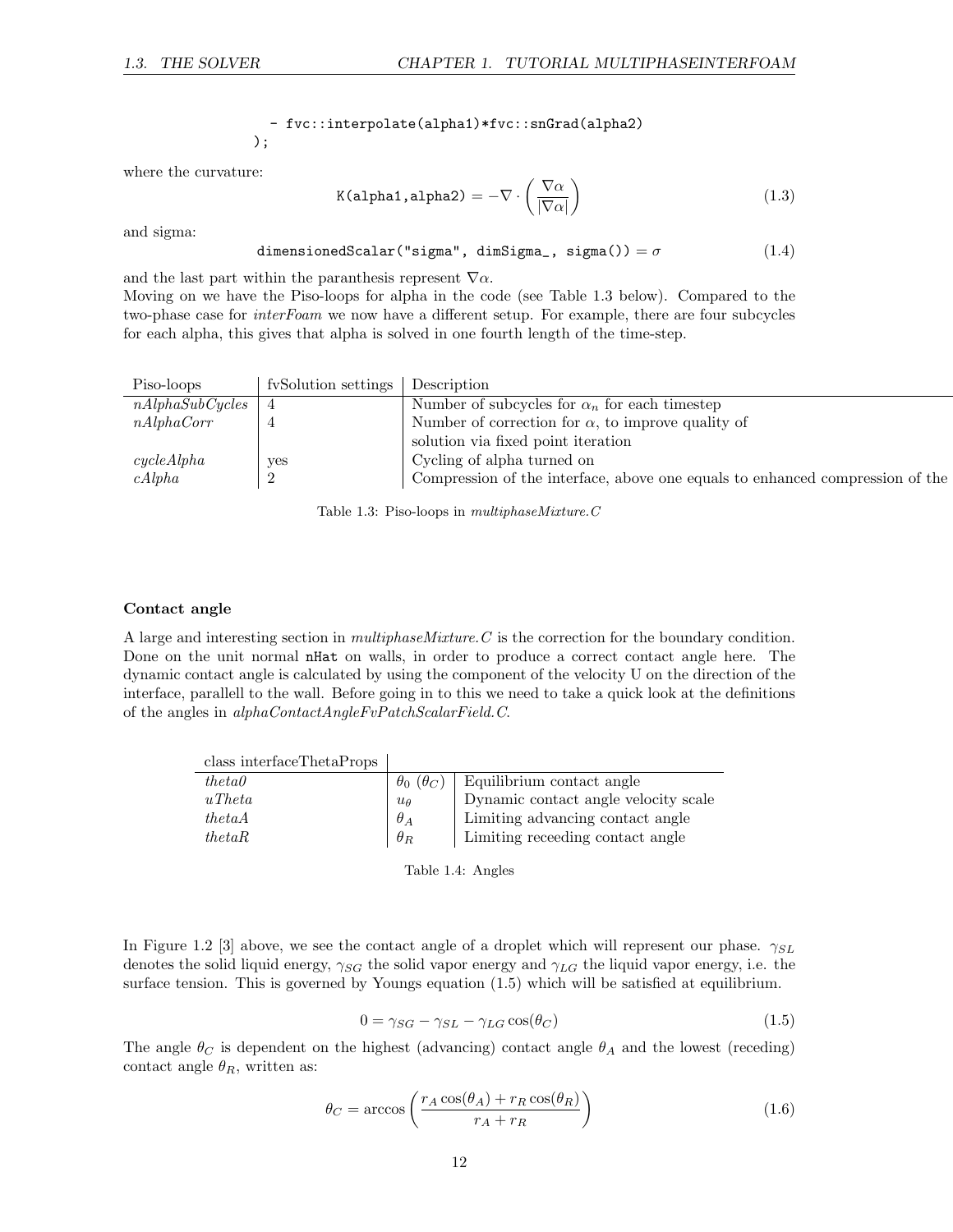

Figure 1.2: Contact angle and interface energies

where

$$
r_A = \sqrt[3]{\frac{\sin^3(\theta_A)}{2 - 3\cos(\theta_A) + \cos(\theta_A)}}
$$
(1.7)

$$
r_R = \sqrt[3]{\frac{\sin^3(\theta_R)}{2 - 3\cos(\theta_R) + \cos(\theta_R)}}
$$
(1.8)

 $\theta_A$  is the contact angle when increasing the volume of, for example, the droplet.  $\theta_R$  is the contact angle when decreasing the volume. In other words, when there is a relative motion of the droplet over a solid surface or another phase-interface, a different angle than the equilibrium contact angle will appear. It depends on the direction of the previous motion, that is, if it was the advancing or receeding motion of the surface/interface (see Figure 1.3 for explanation) [4, p.342]. The data



Figure 1.3: Schematic of equilibrium contact angle:  $\theta$  (a) stationary liquid, (b) liquid flows upward, (c) liquid flows downward.

is grouped into the member function thetaProps for the interface-pairs. If we now focus on the multiphaseMixture.C code again, it calculates the dynamic contact angle if required, i.e if  $u_{\theta}$  is not small (which is a number set by OpenFOAM somewhere in the order of 10 to the power of minus six:

```
if (uTheta > SMALL)
{
    scalar thetaA = convertToRad*tp().thetaA(matched);
    scalar thetaR = convertToRad*tp().thetaR(matched);
    // Calculated the component of the velocity parallel to the wall
    vectorField Uwall =
        U_.boundaryField()[patchi].patchInternalField()
```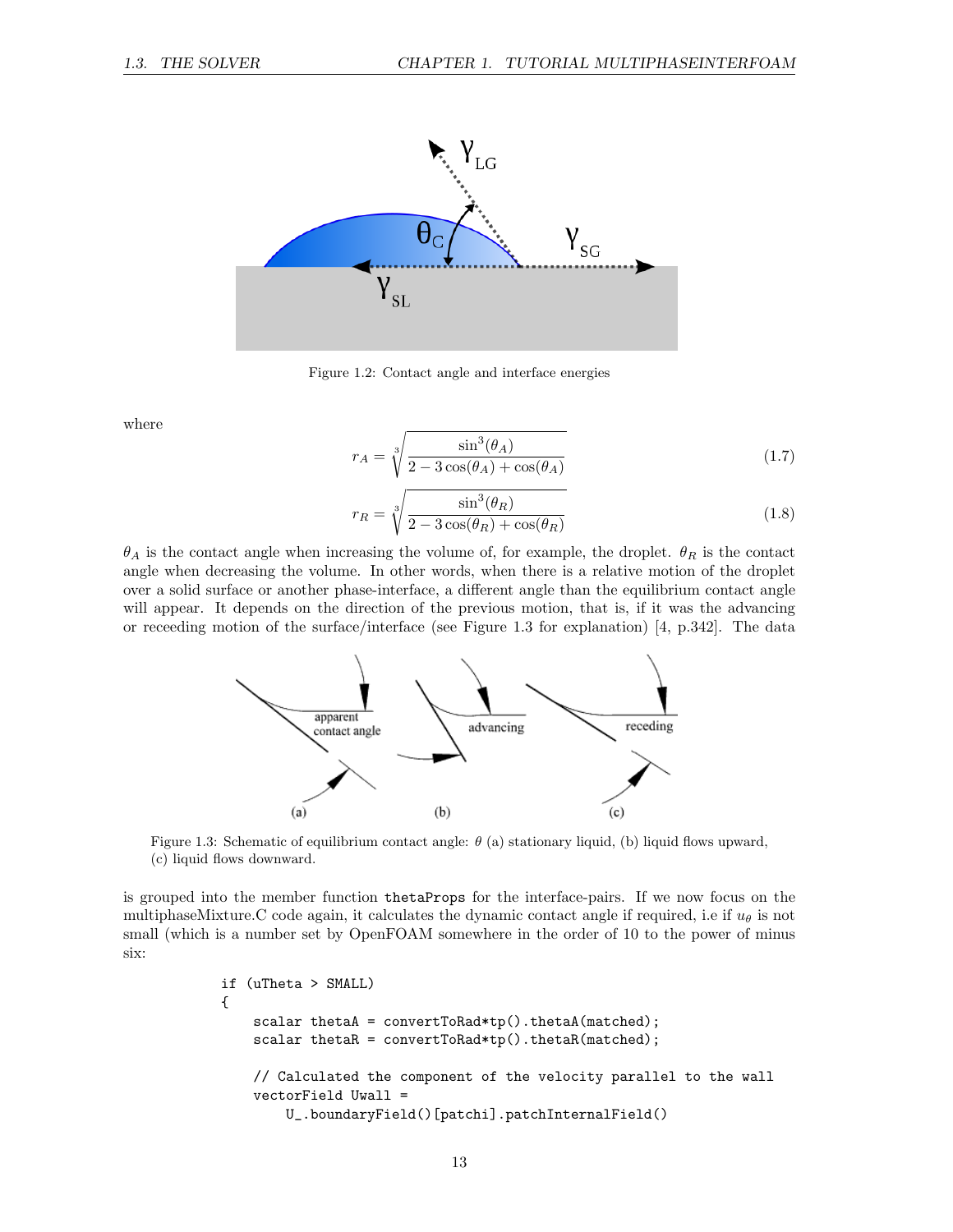```
- U_.boundaryField()[patchi];
   Uwall -= (AfHatPatch & Uwall)*AfHatPatch;
    // Find the direction of the interface parallel to the wall
    vectorField nWall =
        nHatPatch - (AfHatPatch & nHatPatch)*AfHatPatch;
    // Normalise nWall
   nWall /= (mag(nWall) + SMALL);
    // Calculate Uwall resolved normal to the interface parallel to
    // the interface
    scalarField uwall = nWall & Uwall;
    theta += (thetaA - thetaR)*tanh(uwall/uTheta);
}
```
The first section converts limiting angles to radians. Then proceeds with calculating velocity parallel to the wall such that:  $U_{wall}$  equals the boundary patch field with the internal patch field excluded. Then subtracts the unitvector on each cellface from the wall velocity:  $U_{wall} = U_{wall}$  - (AfHatPatch  $\cdot U_{wall}$ <sup>\*</sup>AfHatPatch. The code then finds the direction of the interface parallel to the wall  $(n_{wall})$ , normalises it and calculates  $u_{wall}$ :

$$
u_{wall} = n_{wall} \cdot U_{wall} \tag{1.9}
$$

Then finally, corrects the angle  $\theta$  by

$$
\theta = (\theta_A - \theta_R) * \tanh\left(\frac{u_{wall}}{u_{\theta}}\right) \tag{1.10}
$$

This new angle is then used to reset nHatPatch (the direction of the contact interface) so that it corresponds to the contact angle. Finally, we are ready for the alpha-equation which will be used when calculating the new volumetric flux  $(\phi)$ . The equation reads:

$$
\frac{d\alpha}{dt} + mvconvection - > f v m div(\phi, \alpha) \tag{1.11}
$$

Where fundiv is the divergence of the flux and the  $\alpha$ -field. The flux calculated from the alphaequation is later used for rhophiaa\_. Now the last stages of the code for this will be gone through.

```
surfaceScalarField~phic = mag(phi_{mesh\_magSt());
    phic = min(cAlpha*phic, max(phic));
```
Here phic is defined, which is the minimum of  $\phi$  for the current cell times the interface-compression cAlpha and the minimum of the maximum value of the flux,  $\phi$ .

```
for (int gCorr=0; gCorr<nAlphaCorr; gCorr++)
{
    phase* refPhasePtr = &refPhase_;
    if (cycleAlpha)
    {
        PtrDictionary<phase>::iterator refPhaseIter = phases_.begin();
        for(label i=0; i<nSolves%phases_.size(); i++)
        {
            ++refPhaseIter;
        }
```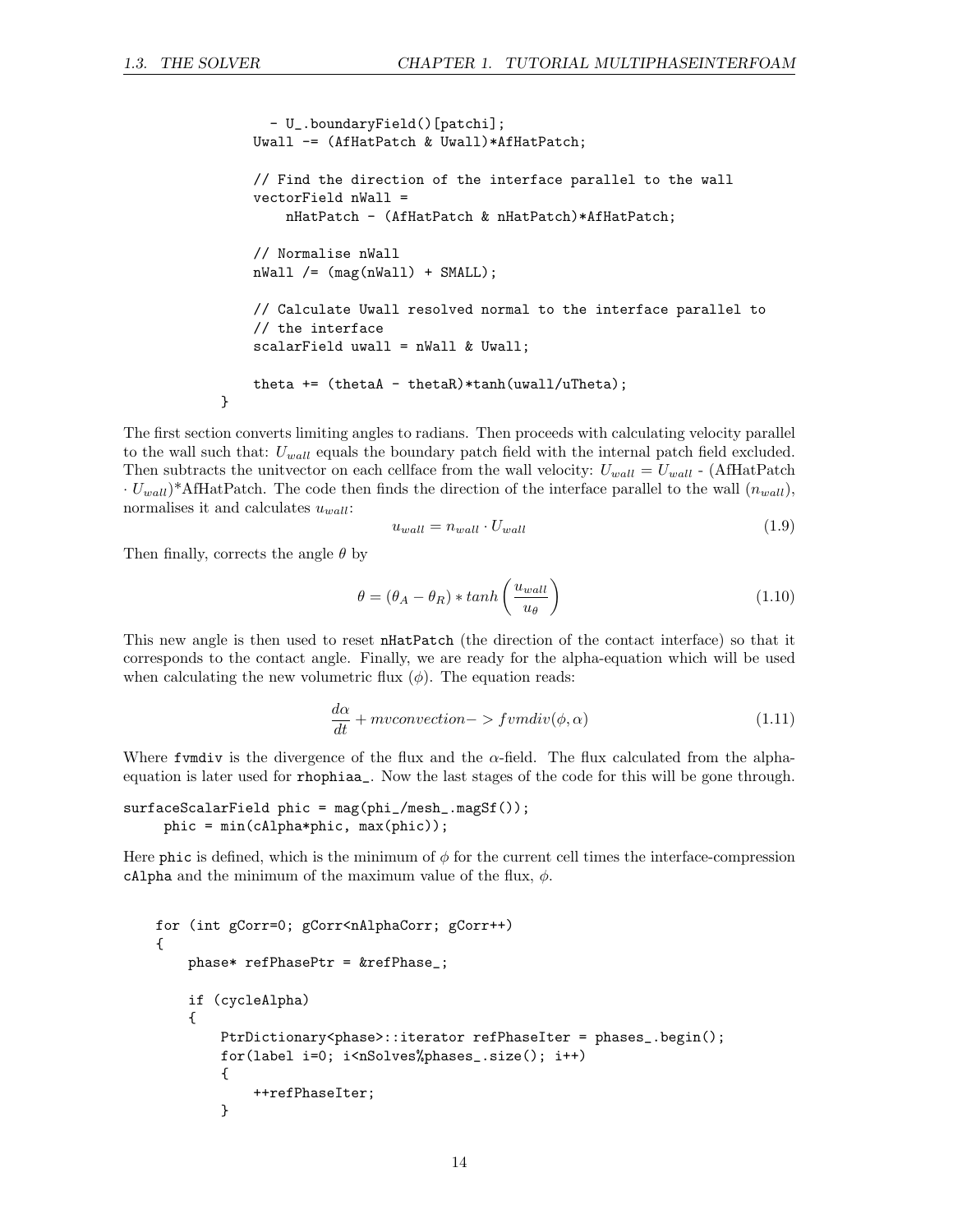```
refPhasePtr = \&refPhaseIter();}
phase& refPhase = *refPhasePtr;
volScalarField refPhaseNew = refPhase;
refPhaseNew == 1.0;
rhoPhi_ = phi_*refPhase.rho();
forAllIter(PtrDictionary<phase>, phases_, iter)
{
   phase k alpha = iter();
    if (&alpha == &refPhase) continue;
    fvScalarMatrix alphaEqn
    (
        fvm::ddt(alpha)
      + mvConvection->fvmDiv(phi_, alpha)
    );
```
Above the alpha-equation (1.11) is seen.

```
forAllIter(PtrDictionary<phase>, phases_, iter2)
{
   phase alpha2 = iter2();
    if (&alpha2 == &alpha) continue;
    surfaceScalarField phir = phic*nHatf(alpha, alpha2);
    surfaceScalarField phirb12 =
        -fvc::flux(-phir, alpha2, alphacScheme);
    alphaEqn += fvm::div(phirb12, alpha, alphacScheme);
}
alphaEqn.solve(mesh_.solver("alpha"));
rhoPhi_ += alphaEqn.flux()*(alpha.rho() - refPhase.rho());
```
Here a couple of terms are defined. First, phir which equals our previous minimum value, times the cell face unit interface normal flux for alpha and alpha2. surfaceScalarField phir = phic\*nHatf(alpha, alpha2);

Secondly phirb12 which takes the flux of phic and alpha2.

surfaceScalarField phirb12 = -fvc::flux(-phir, alpha2, alphacScheme); Then the divergence of phirb12, and alpha is added to the the alphaEqn. Now the alphaEqn.flux can finally be multiplied with our calculated  $\rho$  for our given alpha and subtracted by  $\rho_{ref}$ .  $\rho_{ref}$ denotes the density for the reference phase.

```
Info<< alpha.name() << " volume fraction, min, max = "
    << alpha.weightedAverage(mesh_.V()).value()
    << ' ' << min(alpha).value()
    << ' ' << max(alpha).value()
```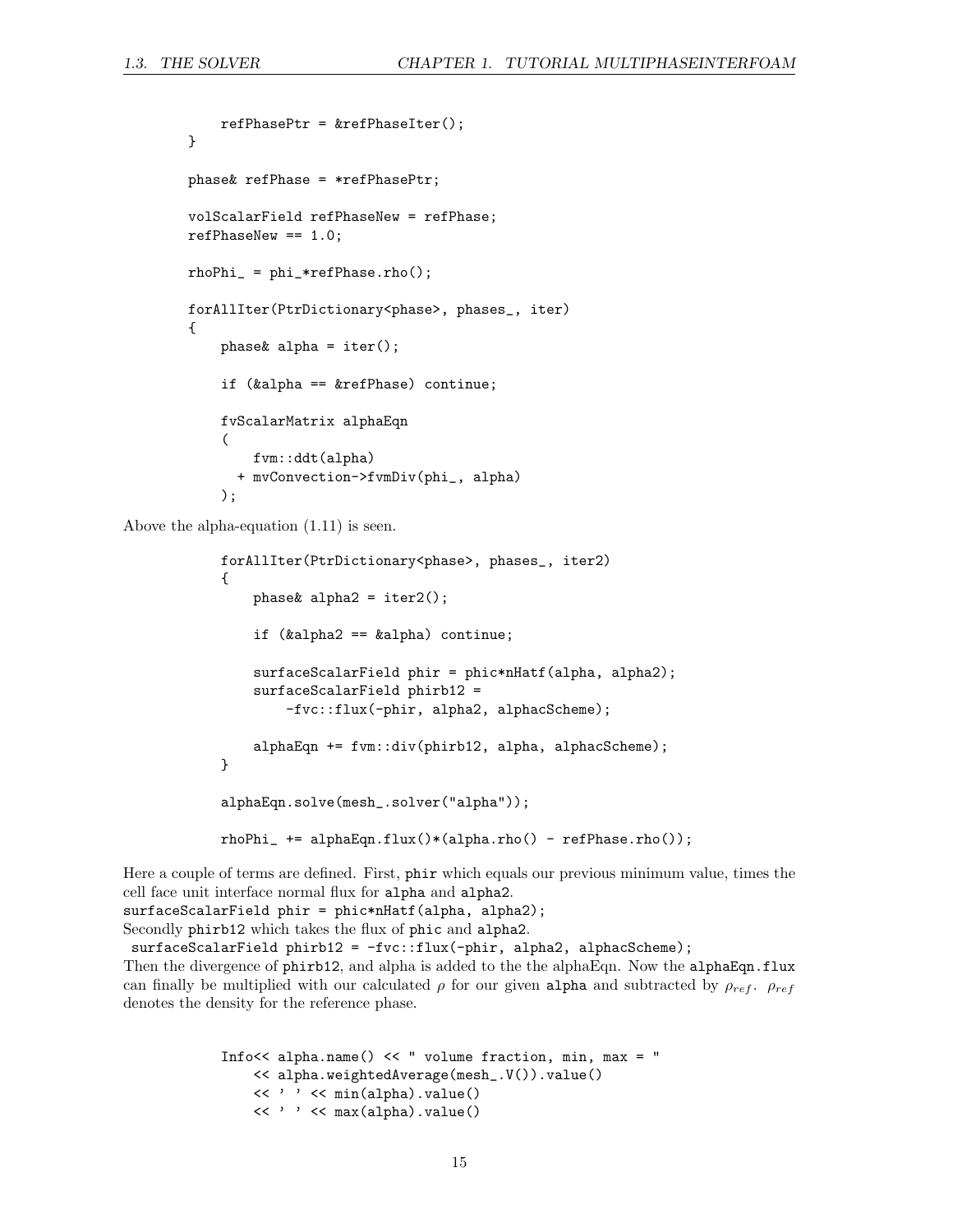```
<< endl;
            refPhaseNew == refPhaseNew - alpha;
        }
        refPhase == refPhaseNew;
        Info<< refPhase.name() << " volume fraction, min, max = "
            << refPhase.weightedAverage(mesh_.V()).value()
            << ' ' << min(refPhase).value()
            << ' ' << max(refPhase).value()
            << endl;
    }
    calcAlphas();
}
```
The reference phase is then set to its new alpha-value (fraction value) so that it is now updated and can be used for further calculations.

#### 1.3.2 UEqn.H, pEqn.H and multiphaseInterFoam.C

The multiphaseInterFoam.C code is relatively short. Since the major solving is done in previously discussed multiphaseMixture section. The code solves for  $UEqn.H$  and  $pEqn.H$  by using the calculated mixture density  $\rho_{mix}$ . Below the code for *multiphaseInterFoam.C* is presented.

```
Info<< "\nStarting time loop\n" << endl;
while (runTime.run())
{
    #include "readPISOControls.H"
    #include "readTimeControls.H"
    #include "CourantNo.H"
    #include "alphaCourantNo.H"
    #include "setDeltaT.H"
    runTime++;
    Info<< "Time = " << runTime.timeName() << nl << endl;
    mixture.solve();
    rho = mixture.rho();
    #include "UEqn.H"
    // --- PISO loop
    for (int corr=0; corr<nCorr; corr++)
    {
        #include "pEqn.H"
    }
    turbulence->correct();
    runTime.write();
```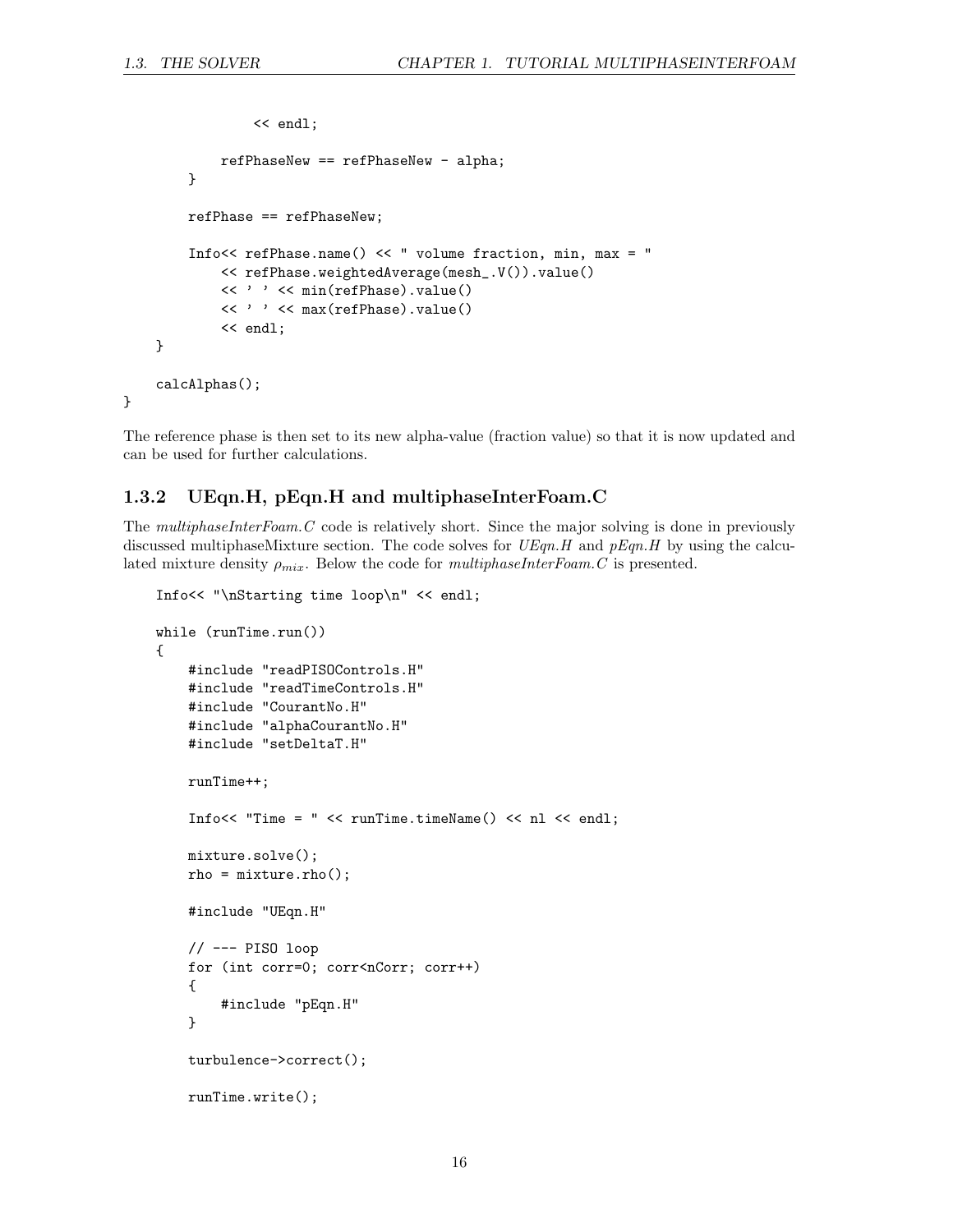```
Info<< "ExecutionTime = " << runTime.elapsedCpuTime() << " s"
        << " ClockTime = " << runTime.elapsedClockTime() << " s"
        << nl << endl;
}
Info<< "End\n" << endl;
return 0;
```
As seen, the mixture.solve() calls the previously described code and  $\rho$  is set to the calculated mixture rho,  $\rho_{mix}$ . Now the U- and P-equation can be solved. Firstly, the U-equation:

$$
\left(\frac{d}{dt}(\rho, U) + \nabla \cdot (\rho \phi_{mix}, U) - \nabla^2(\mu_{Eff}, U) - \nabla U \cdot \nabla \mu_{Eff}\right)_{implicit} - (\nabla \cdot (\mu_{Eff}))_{explicit} \tag{1.12}
$$

where:

}

$$
\mu_{Eff} = \mu_f + \text{interpolate}(\rho^* \nu_t)
$$
  
\n
$$
\mu_f = mixture.muf()
$$
  
\n
$$
\nu_t = \text{turbulent viscosity}
$$

Furthermore, UEqn.H contains a boolean statement for momumentum predictor, which is often useful for the convergence, and the performance of the code. If true, it solves for equation (1.12) which is the momentum equation. See below.

$$
UEqn = (F_s - g * \nabla \rho_{explicit} - \nabla P_{rgh, explicit}) * cellface vectors
$$
\n(1.13)

where:

$$
F_s
$$
 = the surface-tension-force derived from the mixture (see Equation 1.4)  
 $\nabla$  = facenormal-gradient

The momentum equations are firstly solved using the pressure field, from previous timestep. The solution of the momentum equation gives a new velocity field which does not satisfy the continuity conditions. Moving on in *multiphaseInterFoam*-code, to the piso-loop for the solving and correcting of the P-equation. When looking into the code for the p-equation, there are some steps that are unclear and we will for the time being leave them be. For example the purpose of the ddtphicorr operation at the very beginning of the code would be interesting to explain further since the information available this parameter are limited. What is know, is that the pressure corrector is looped a set number of times with "ncorr" (see [5]), where "ncorr" is set in the  $FvSolution$ -file to equal 4. In  $FvSolution$  we also set, nNonOrthogonalCorrectors to equal zero. This means that the solution has been judged stable enough to be able to solve without any non-orthogonal correction, which is fairly obvious since our mesh is purely orthogonal. The pressure corrector loop works as follows. The calculated velocities from  $Ueqn. H$  are used to assemble  $H(u)$  a velocity field without the pressure gradient [5]. This is then used to calculate the pressure-equation giving an new pressure field. Also calculated, is a new volumetric flux field consistent with the new pressure field. The new pressure field is used in an explicit velocity correction for the velocity field such that it now also matches the pressure field.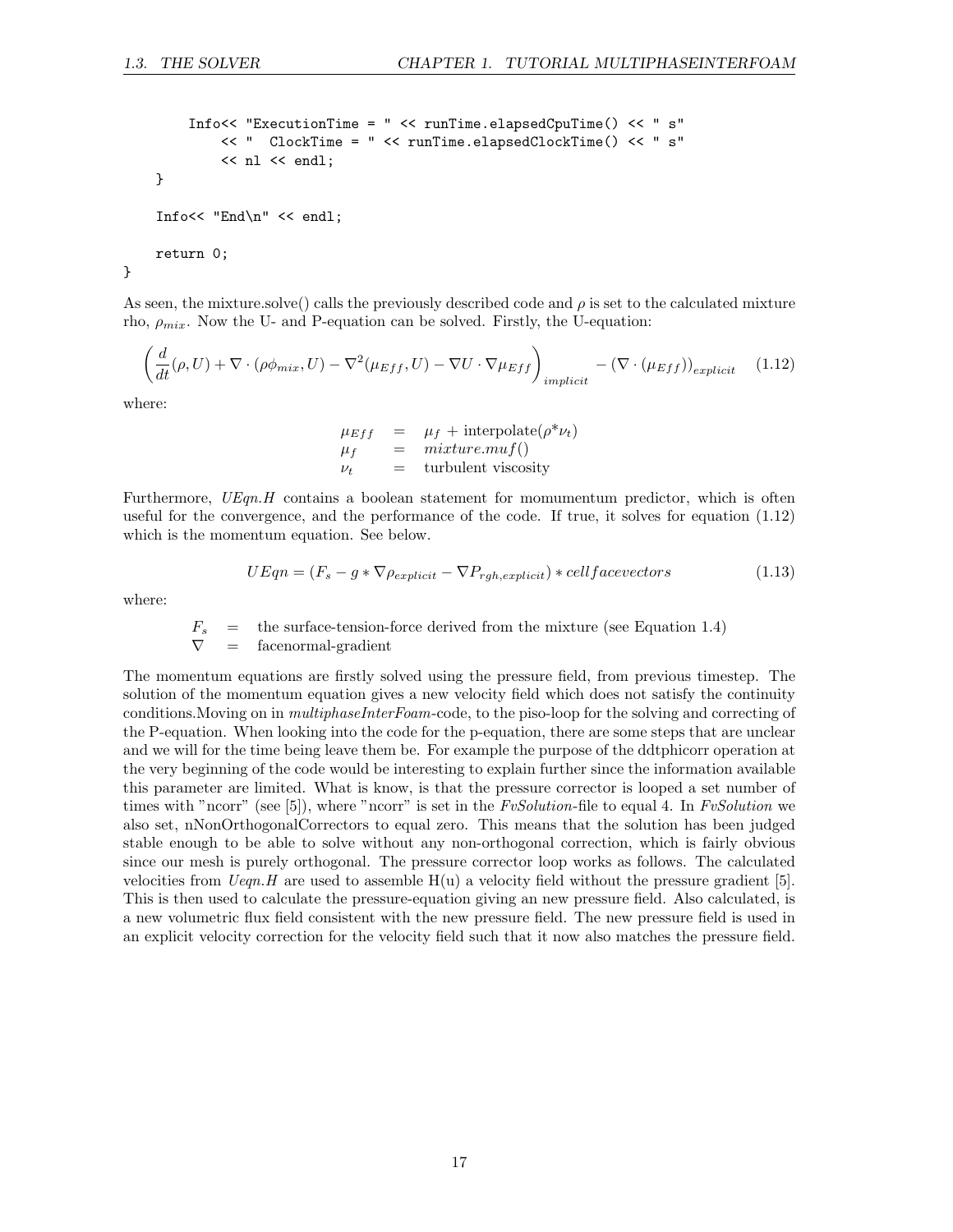#### Summarizing the solution steps

Onno Ubbink summarizes the solution steps in a short and elegant way in his Phd work with the title: "Numerical prediction of two fluid systems with sharp interfaces" (see [1, p. 27] ). The solution sequence is as follows:

1. Initialise all the variables.

2. Calculate the Courant number and adjust the time step if necessary.

3. Solve the equation by using the old time level's volumetric fluxes.

4. Use the new values together with the constitutive relations to obtain an estimate for the new viscosity, density and the face densities.

5. Use the above values to do a momentum prediction and continue with the PISO algorithm.

6. If the final time has not yet been reached advance to the next time level and return to step 2.

### 1.4 Running the case

We will now run the case without any modifications so that the results can be viewed and evaluated. Go to the case-folder in the run directory and execute blockMesh. When done, type setFields. This utility now sets the specified  $\alpha$ -values for the different phases in their respective boxes as previously described in section 1.2.3 (see also figure 1.1). Now it is time to run the case, type: multiphaseInterFoam | tee log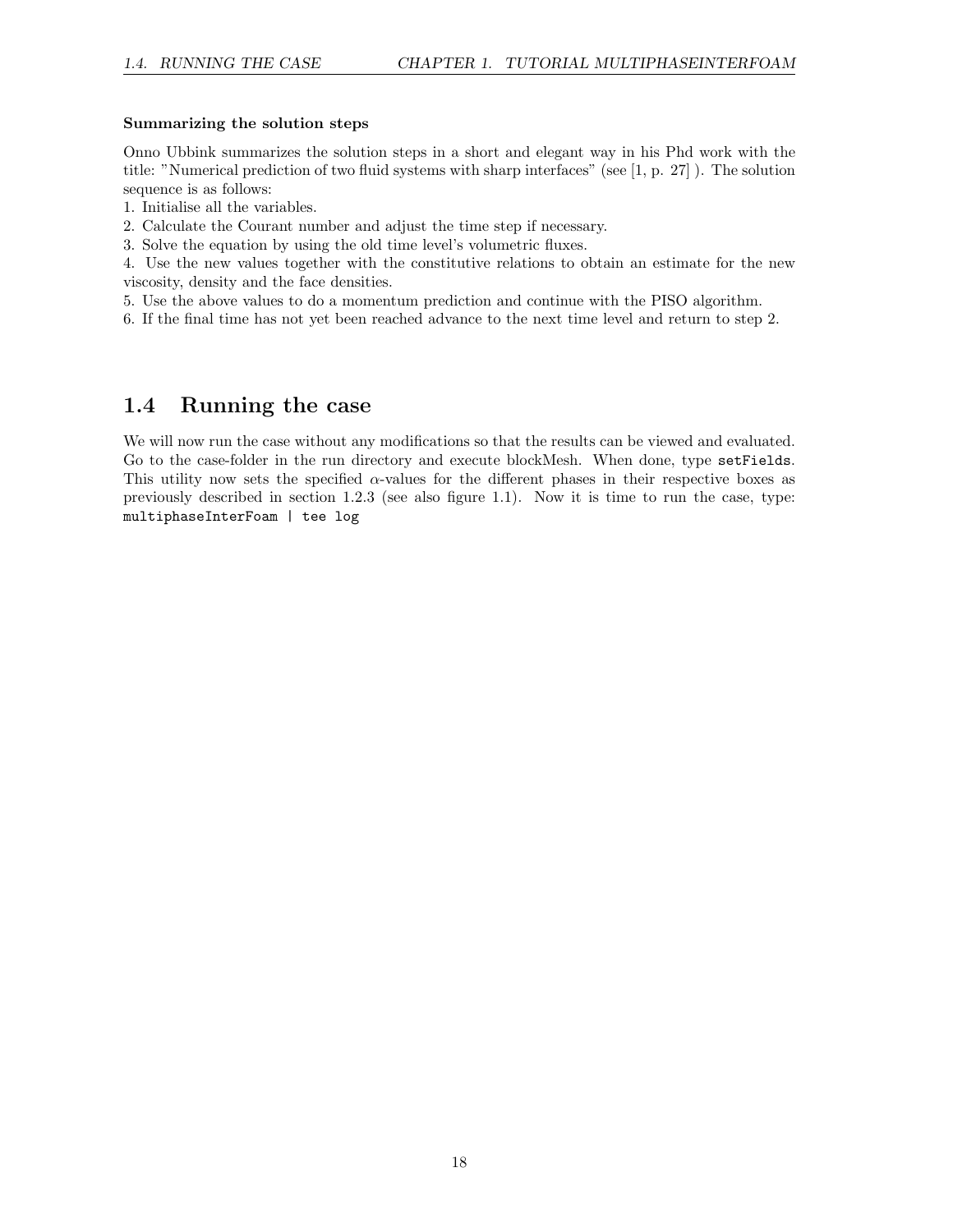## 1.5 Post-processing

Now the results can finally be viewed by typing paraFoam. The best way to visualize it is by simply choosing the alphas parameter to visualize the 4 different phases.

| canananana -                          | Pipeline Browser Management [B] X |  |                 |              |  |
|---------------------------------------|-----------------------------------|--|-----------------|--------------|--|
| F<br>builtin:                         |                                   |  |                 |              |  |
|                                       | damBreak4phase.OpenFOAM           |  |                 |              |  |
|                                       |                                   |  |                 |              |  |
|                                       |                                   |  |                 |              |  |
|                                       |                                   |  |                 |              |  |
|                                       | <b>Object Inspector</b>           |  |                 | state [5][X] |  |
| Properties                            | <b>Display</b>                    |  | Information     |              |  |
| <b>Apply</b>                          | <b>Reset</b>                      |  | <b>X</b> Delete |              |  |
|                                       | as in the superson sur-           |  |                 |              |  |
| <b>Update GUI</b>                     |                                   |  |                 |              |  |
| Mesh Parts                            |                                   |  |                 |              |  |
| internalMesh<br>×                     |                                   |  |                 |              |  |
| leftWall - patch<br>rightWall - patch |                                   |  |                 |              |  |
| lowerWall - patch                     |                                   |  |                 |              |  |
|                                       | atmosphere - patch                |  |                 |              |  |
| defaultFaces - patch                  |                                   |  |                 |              |  |
|                                       |                                   |  |                 |              |  |
| <b>Nolume Fields</b>                  |                                   |  |                 |              |  |
| alphaair<br>alphamercury              |                                   |  |                 |              |  |
| alphaoil                              |                                   |  |                 |              |  |
| <b>x</b> alphas<br>alphawater         |                                   |  |                 |              |  |
| D                                     |                                   |  |                 |              |  |
| p_rgh                                 |                                   |  |                 |              |  |
|                                       |                                   |  |                 |              |  |
|                                       |                                   |  |                 |              |  |

Figure 1.4: Setup in paraFoam.

Click apply, and then press the play button to see how the three liquids fall over the obstacle and finally settle down in layers corresponding to their densitys. Mercury on the bottom, oil in the middle, water on top and air above.

In order to investigate the solution further, the visualization of the velocity field with solid colored glyphs is a good idea. This gives the user a clearer picture of how the movement is propagating in the phases.



Figure 1.5: The 4 phases, demonstrated with the alphas-field and glyphs